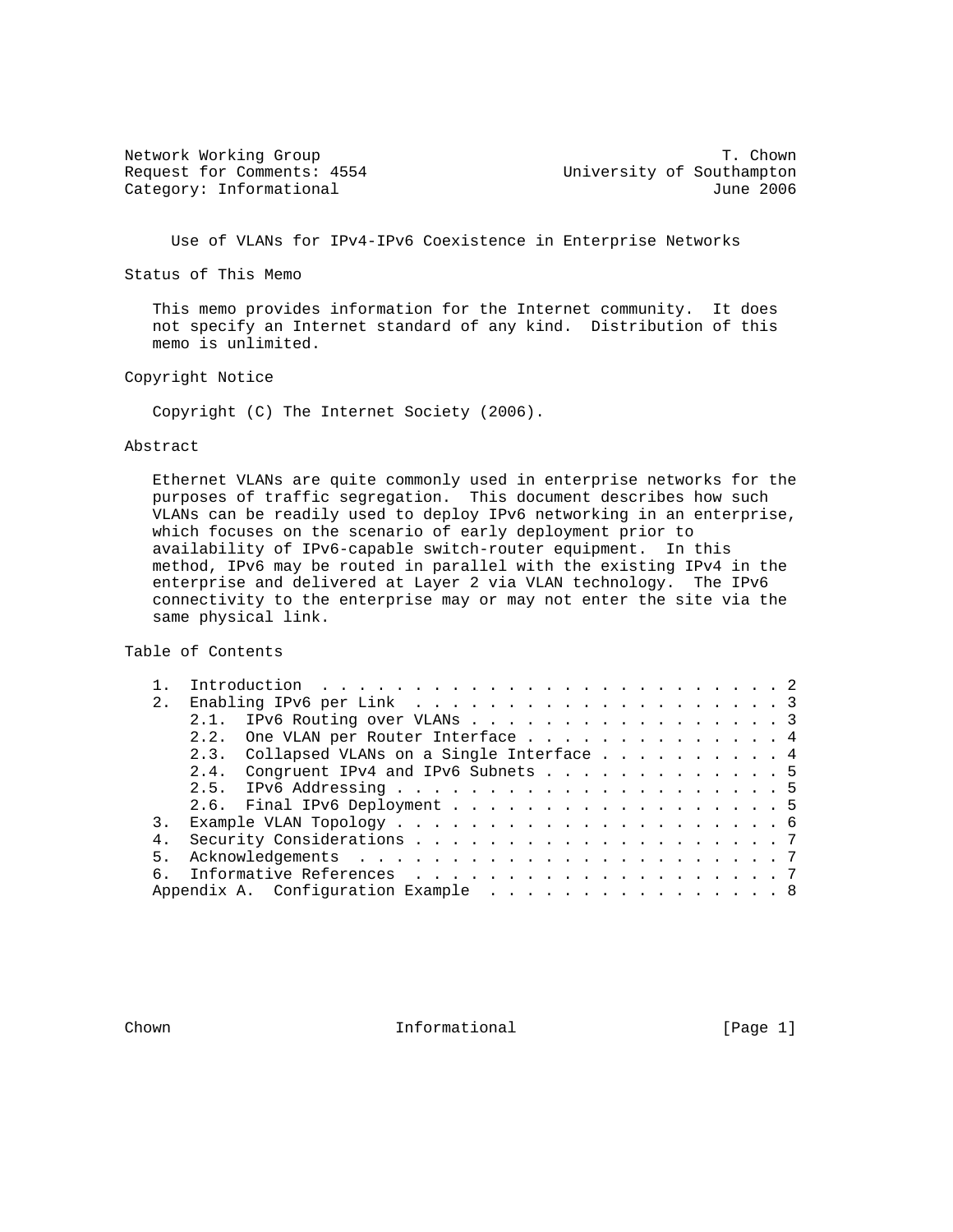## 1. Introduction

 Ethernet VLANs are quite commonly used in enterprise networks for the purposes of traffic segregation. This document describes how such VLANs can be readily used to deploy IPv6 networking in an enterprise, including the scenario of early deployment prior to availability of IPv6-capable switch-router equipment, where IPv6 may be routed in parallel with the existing IPv4 in the enterprise and delivered to the desired LANs via VLAN technology.

 It is expected that in the long run, sites migrating to dual-stack networking will either upgrade existing switch-router equipment to support IPv6 or procure new equipment that supports IPv6. If a site already has production routers deployed that support IPv6, the procedures described in this document are not required. In the interim, however, a method is required for early IPv6 adopters that enables IPv6 to be deployed in a structured, managed way to some or all of an enterprise network that currently lacks IPv6 support in its core infrastructure.

 The IEEE 802.1Q VLAN standard allows separate LANs to be deployed over a single bridged LAN, by inserting "Virtual LAN" tagging or membership information into Ethernet frames. Hosts and switches that support VLANs effectively allow software-based reconfiguration of LANs through configuration of the tagging parameters. The software control means that VLANs can be used to alter the LAN infrastructure without having to physically alter the wiring between the LAN segments and Layer 3 routers.

 Many IPv4 enterprise networks are utilising VLAN technology. Where a site does not have IPv6-capable Layer 2/3 switch-router equipment, but VLANs are supported, a simple yet effective method exists to gradually introduce IPv6 to some or all of that site's network, in advance of the site's core infrastructure having dual-stack capability.

 If such a site wishes to introduce IPv6, it may do so by deploying a parallel IPv6 routing infrastructure (which is likely to be a different platform to the site's main infrastructure equipment, i.e., one that supports IPv6 where the existing equipment does not), and then using VLAN technology to "overlay" IPv6 links onto existing IPv4 links. This can be achieved without needing any changes to the IPv4 configuration. The VLANs don't need to differentiate between IPv4 and IPv6; the deployment is just dual-stack, as Ethernet is without VLANs.

Chown **Informational Informational** [Page 2]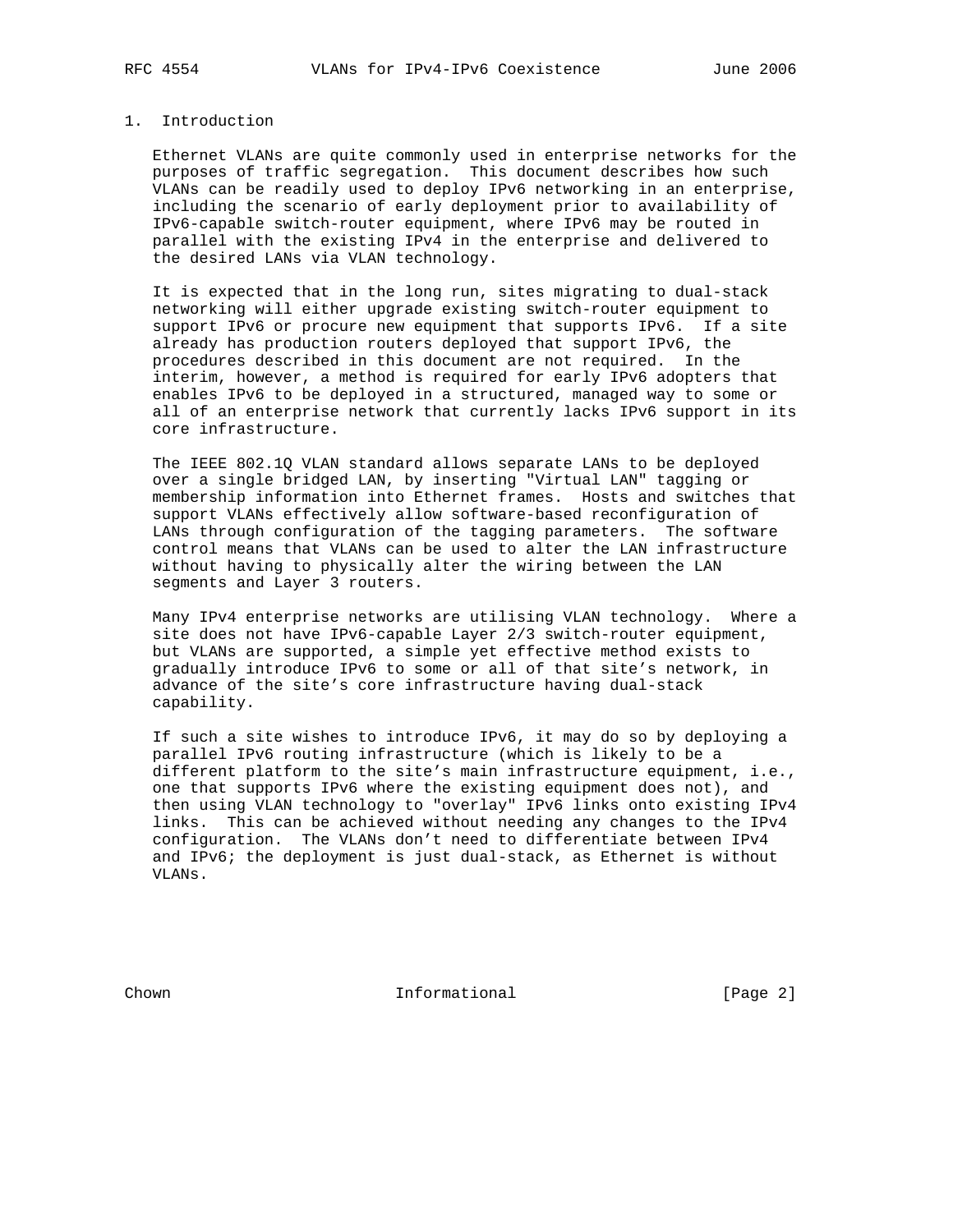The IPv4 default route to the VLAN is provided by one (IPv4) router, while the IPv6 default route to the VLAN is provided by a different (IPv6) router. The IPv6 router can provide native IPv6 connectivity to the whole site with just a single physical interface, thanks to VLAN tagging and trunking, as described below.

 The IPv6 connectivity to the enterprise may or may not enter the site via the same physical link as the IPv4 traffic, and may be native or tunneled from the external provider to the IPv6 routing equipment.

 This VLAN usage is a solution adopted by a number of sites already, including that of the author.

 It should be noted that a parallel infrastructure will require additional infrastructure and thus cost, and will often require a separate link into the site (from an IPv6 provider), quite possibly tunneled, that will require the site's security policy to be applied (e.g., firewalling and intrusion detection). For sites that believe early adoption of IPv6 is important, that price is one they may be quite willing to pay. However, this document focuses on the technical issues of VLAN usage in such a scenario.

2. Enabling IPv6 per Link

 The precise method by which IPv6 would be "injected" into the existing IPv4 network is deployment specific. For example, perhaps a site has an IPv4-only router, connected to an Ethernet switch that supports VLANs and a number of hosts connected to that VLAN. Let's further assume that the site has a dozen of these setups that it wishes to IPv6-enable immediately. This could be done by upgrading the twelve routers to support IPv6, and turning IPv6 on those routers. However, this may not be practical for various reasons.

 The simplest approach would be to connect an IPv6 router with one interface to an Ethernet switch, and connect that switch to other switches, and then use VLAN tags between the switches and the IPv6 router to "reach" all the IPv4-only subnets from the IPv6 router. Thus, the general principle is that the IPv6 router device (e.g., performing IPv6 Router Advertisements [1] in the case of stateless autoconfiguration) is connected to the target link through the use of VLAN-capable Layer 2 equipment.

2.1. IPv6 Routing over VLANs

 In a typical scenario where connectivity is to be offered to a number of existing IPv6 internal subnets, one IPv6 router could be deployed, with both an external interface and one or more internal interfaces. The external interface connects to the wider IPv6 internet, and may

Chown Informational [Page 3]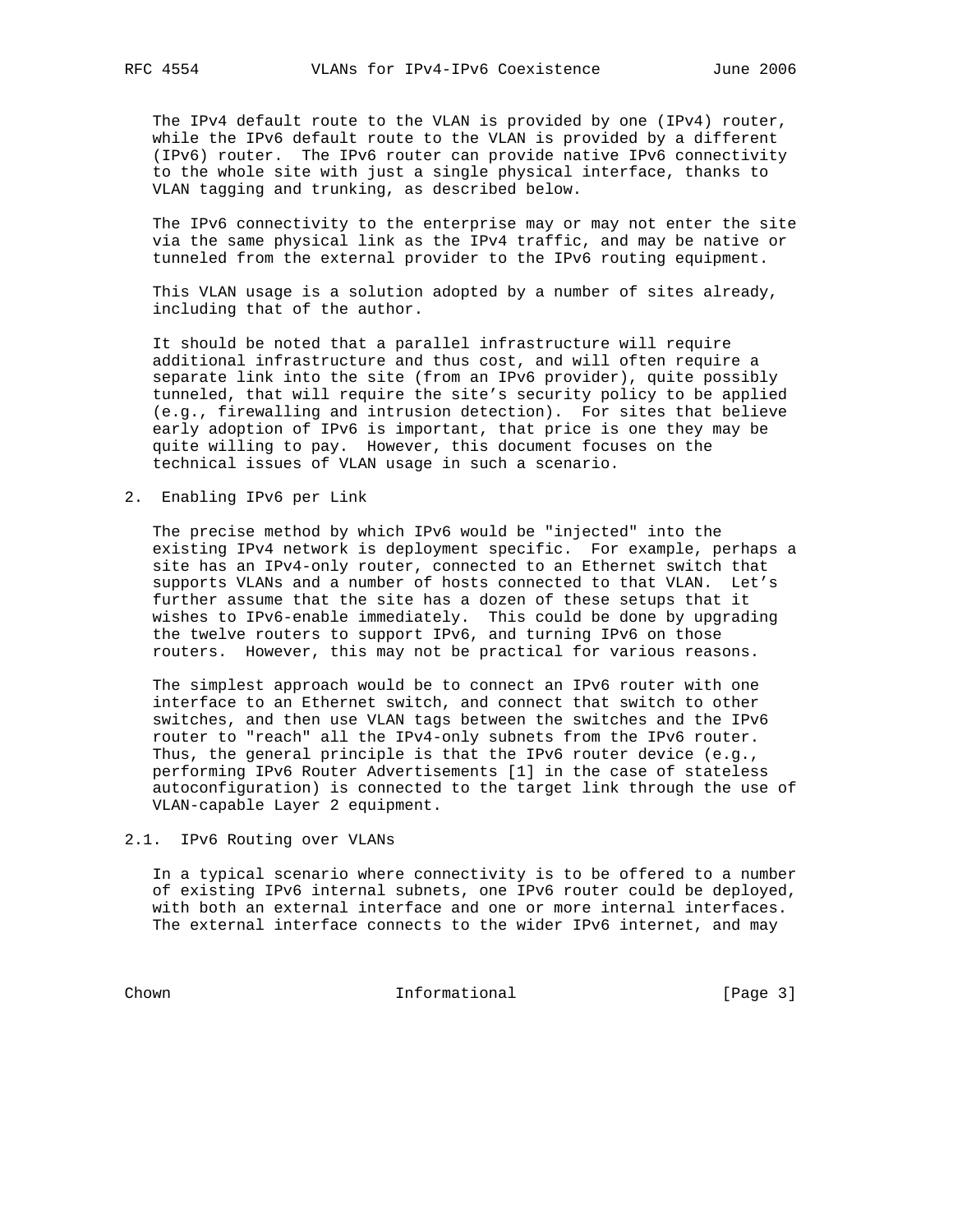be dual-stack if some tunnel mechanism is used for external connectivity, or IPv6-only if a native external connection is available.

 The internal interface(s) can be connected directly to a VLAN-capable switch. It is then possible to write VLAN tags on the packets sent from the internal router interface based on the target IPv6 link prefix. The VLAN-tagged traffic is then transported across the internal VLAN-capable site infrastructure to the target IPv6 links (which may be dispersed widely across the site network).

Where the IPv6 router is unable to VLAN-tag the packets, a protocol based VLAN can be created on the VLAN-capable device connected to the IPv6 router, causing IPv6 traffic to be tagged and then redistributed on (congruent) IPv4 subnet links that lie in the same VLAN.

2.2. One VLAN per Router Interface

 The VLAN marking may be done in different ways. Some sites may prefer to use one router interface per VLAN; for example, if there are three internal IPv6 links, a standard PC-based IPv6 router with four Ethernet ports could be used, one for the external link and three for the internal links. In such a case, one switch port would be needed per link, to receive the connectivity from each router port.

 In such a deployment, the IPv6 routing could be cascaded through lower-tier internal IPv6-only routers. Here, the internal-facing ports on the IPv6 edge router may feed other IPv6 routers over IPv6 only links, which in turn inject the IPv6 connectivity (the stub links using 64-bit subnet prefixes and associated Router Advertisements) into the VLANs.

2.3. Collapsed VLANs on a Single Interface

 Using multiple IPv6 routers and one port per IPv6 link (i.e., VLAN) may be unnecessary. Many devices now support VLAN tagging based on virtual interfaces such that multiple IPv6 VLANs could be assigned (trunked) from one physical router interface port. Thus, it is possible to use just one router interface for "aggregated" VLAN trunking from a switch. This is a far more interesting case for a site planning the introduction of IPv6 to (part of) its site network.

 This approach is viable while the IPv6 traffic load is light. As traffic volume grows, the single collapsed interface could be extended to utilise two or more physical ports, where the capacity of the IPv6 router device allows it.

Chown Informational [Page 4]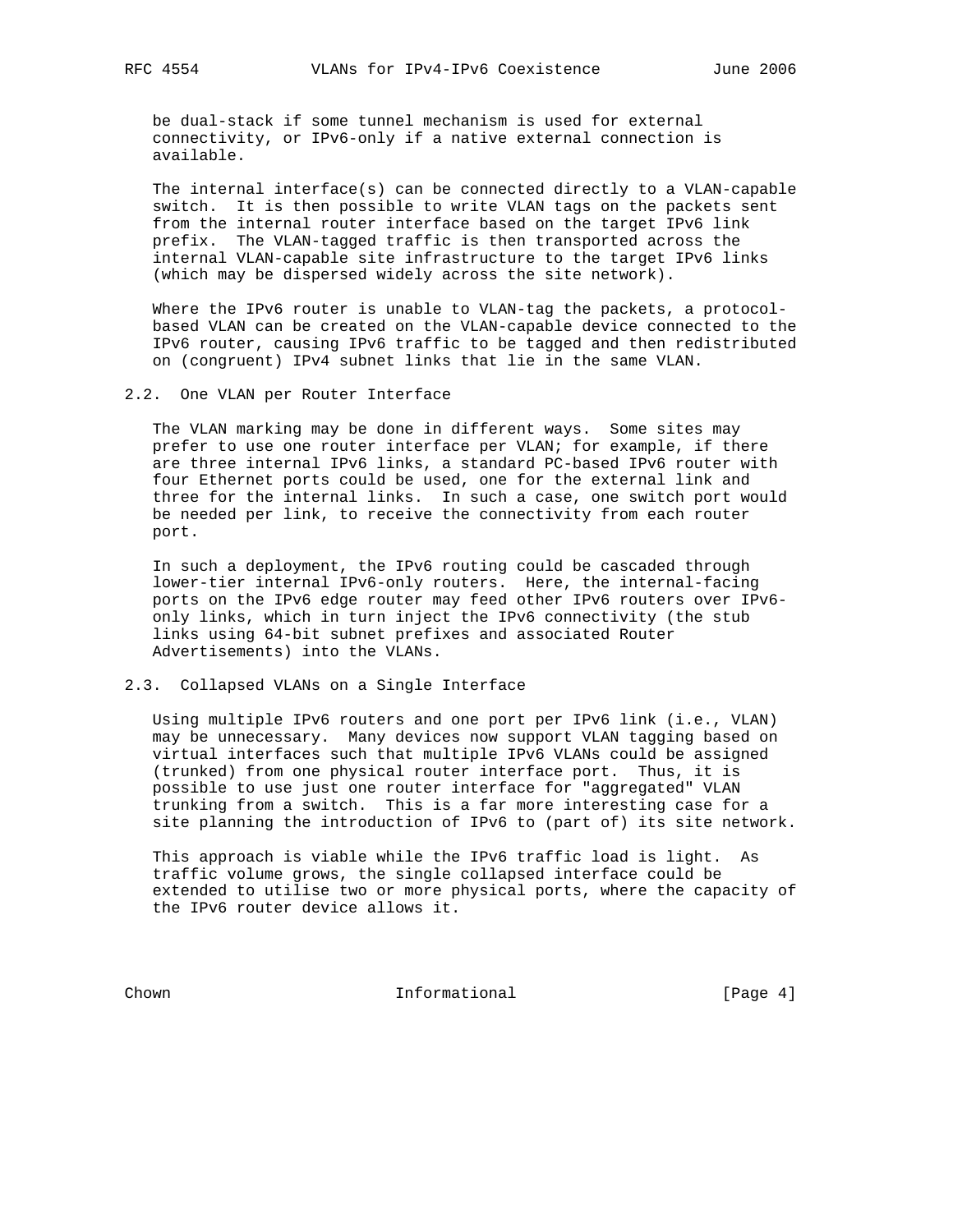### 2.4. Congruent IPv4 and IPv6 Subnets

 Such a VLAN-based technique can be used to deploy IPv6-only VLANs in an enterprise network. However, most enterprises will be interested in dual-stack IPv4-IPv6 networking.

 In such a case, the IPv6 connectivity may be injected into the existing IPv4 VLANs, such that the IPv4 and IPv6 subnets are congruent (i.e., they coincide exactly when superimposed). Such a method may have desirable administrative properties; for example, the devices in each IPv4 subnet will be in the same IPv6 subnets also. This is the method used at the author's site.

 Furthermore, IPv6-only devices may be gradually added into the subnet without any need to resize the IPv6 subnet (which may hold in effect an infinite number of hosts in a /64 in contrast to IPv4 where the subnet size is often relatively limited, or kept to a minimum possibly due to address space usage concerns). The lack of requirement to periodically resize an IPv6 subnet is a useful administrative advantage for IPv6.

### 2.5. IPv6 Addressing

 One site using this VLAN technique has chosen to number its IPv6 links with the format [Site IPv6 prefix]:[VLAN ID]::/64. The VLAN tag is 16 bits, so this can work with a typical maximum 48-bit site prefix. Linking the VLAN ID into a site's addressing scheme may not fit topology and aggregation, and thus is not necessarily a recommended addressing plan, but some sites may wish to consider its usage.

### 2.6. Final IPv6 Deployment

 The VLAN technique for IPv6 deployment offers a more structured alternative to opportunistic per-host intra-site tunnelling methods such as Intra-Site Automatic Tunnel Addressing Protocol ISATAP [2]. It has the ability to offer a simple yet efficient method for early IPv6 deployment to an enterprise site.

 When the site acquires IPv6-capable switch-router equipment, the VLAN-based method can still be used for delivery of IPv6 links to physical switch interfaces, just as it is commonly used today for IPv4 subnets, but with a common routing infrastructure.

Chown **Informational Informational** [Page 5]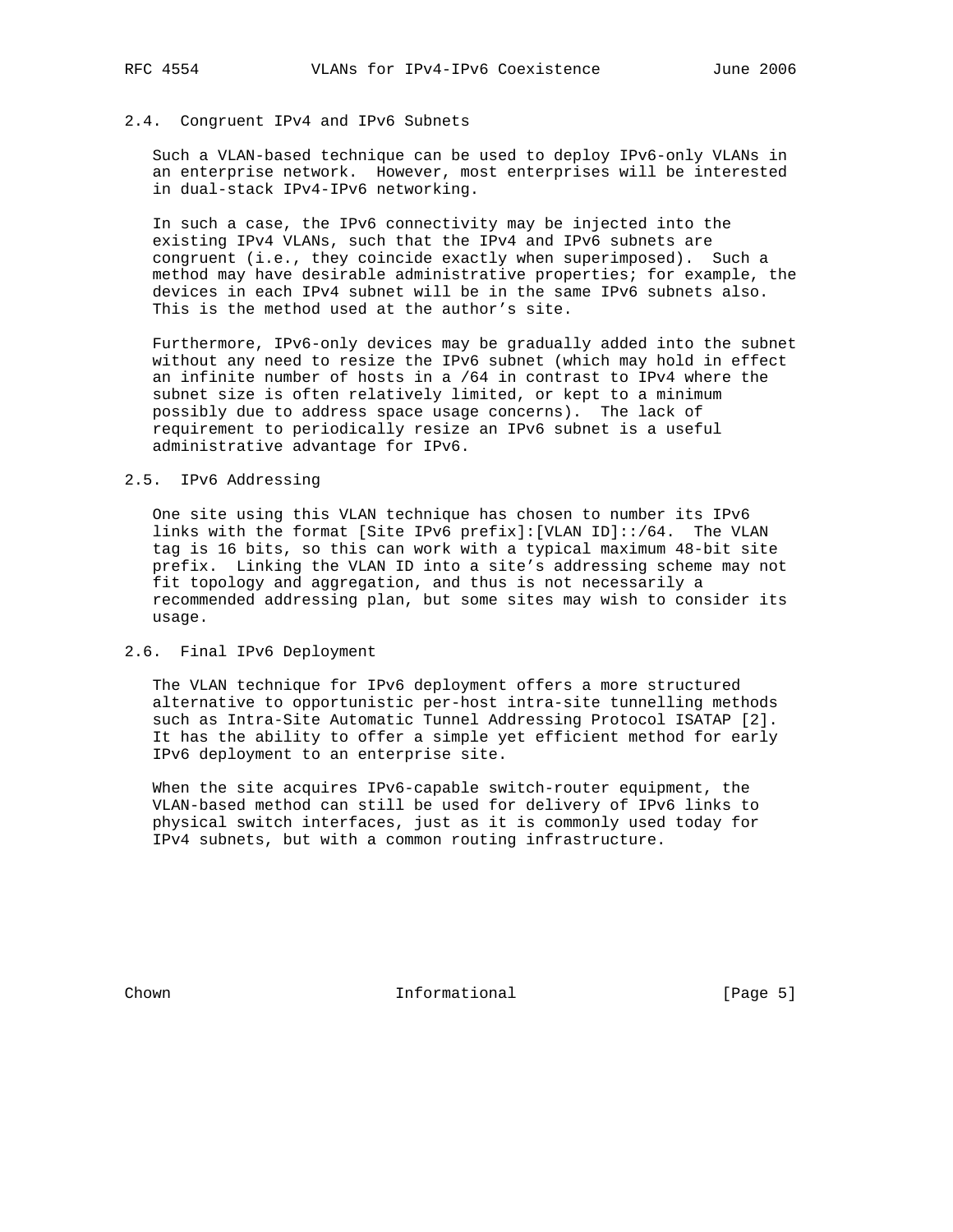# 3. Example VLAN Topology

 The following figure shows how a VLAN topology may be used to introduce IPv6 in an enterprise network, using a parallel IPv6 routing infrastructure and VLAN tagging.



Figure 1: IPv6 deployment using VLANs (physical diagram)

 In this scenario, the IPv6 access router has one physical port facing toward the internal infrastructure. In this example, it need only be IPv6-enabled, as its purpose is solely to handle IPv6 traffic for the enterprise. The access router has an additional interface facing toward the external infrastructure, which in this example could be dual-stack if the external IPv6 connectivity is via a tunnel to an IPv6 ISP.

 A number of VLANs are handled by the internal-facing IPv6 router port; in this case, IPv6 links Subnet1, Subnet2, Subnet3. The VLANs are seen as logical subinterfaces of the physical interface on the IPv6 access router, which is using the "collapsed VLAN" method described above, tagging the inbound traffic with one of three VLAN IDs depending on the target IPv6 Subnet prefix.

Chown **Informational Informational** [Page 6]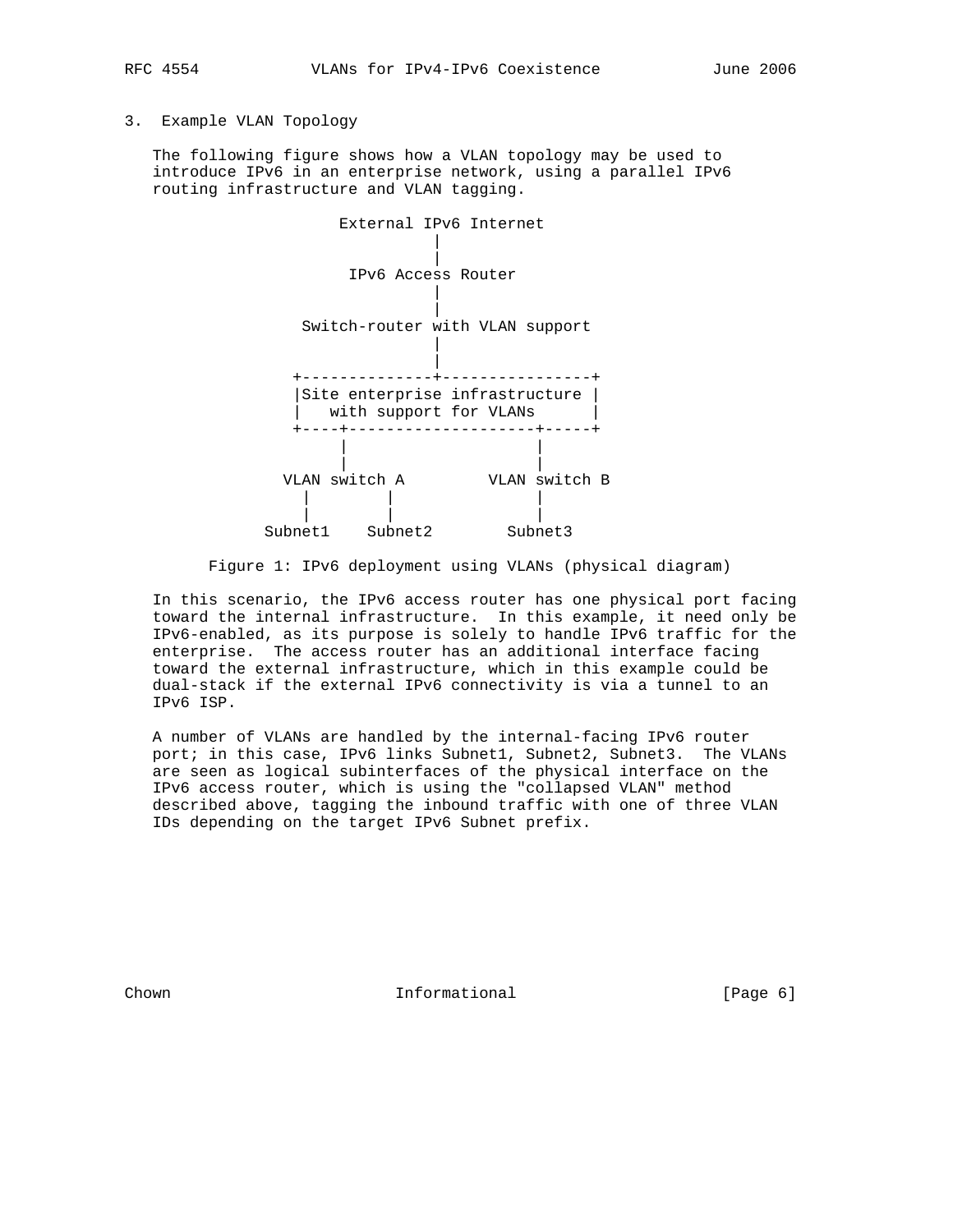The following figure shows how the IPv6 view of the deployment looks; all IPv6 subnets are on-link to the IPv6 access router, whether or not they share the same physical links over the VLAN infrastructure.

| External IPv6 Internet  |                 |
|-------------------------|-----------------|
|                         |                 |
|                         |                 |
| Site IPv6 Access Router |                 |
|                         |                 |
|                         |                 |
| $Sumbnet1$ $Suhnet2$    | $S^1$ thnet $3$ |

Figure 2: IPv6 view of the deployment (logical view)

 In this example, the router acts as an IPv6 first-hop access router to the physical links, separately from the IPv4 first-hop router. This technique allows a site to easily "inject" native IPv6 into all the links where a VLAN-capable infrastructure is available, enabling partial or full IPv6 deployment on the wire in a site.

4. Security Considerations

 There are no additional security considerations particular to this method of enabling IPv6 on a link.

 Where the IPv6 connectivity is delivered into the enterprise network by a different path from the IPv4 connectivity, care should be given that equivalent application of security policy (e.g., firewalling) is made to the IPv6 path.

5. Acknowledgements

 The author would like to thank colleagues on the 6NET project, where this technique for IPv4-IPv6 coexistence is widely deployed, in particular Pekka Savola (CSC/FUNET), but also including Janos Mohacsi (Hungarnet), Martin Dunmore and Chris Edwards (Lancaster University), Christian Strauf (JOIN Project, University of Muenster), and Stig Venaas (UNINETT).

- 6. Informative References
	- [1] Narten, T., Nordmark, E., and W. Simpson, "Neighbor Discovery for IP Version 6 (IPv6)", RFC 2461, December 1998.
	- [2] Templin, F., Gleeson, T., Talwar, M., and D. Thaler, "Intra-Site Automatic Tunnel Addressing Protocol (ISATAP)", RFC 4214, October 2005.

Chown **Informational Informational** [Page 7]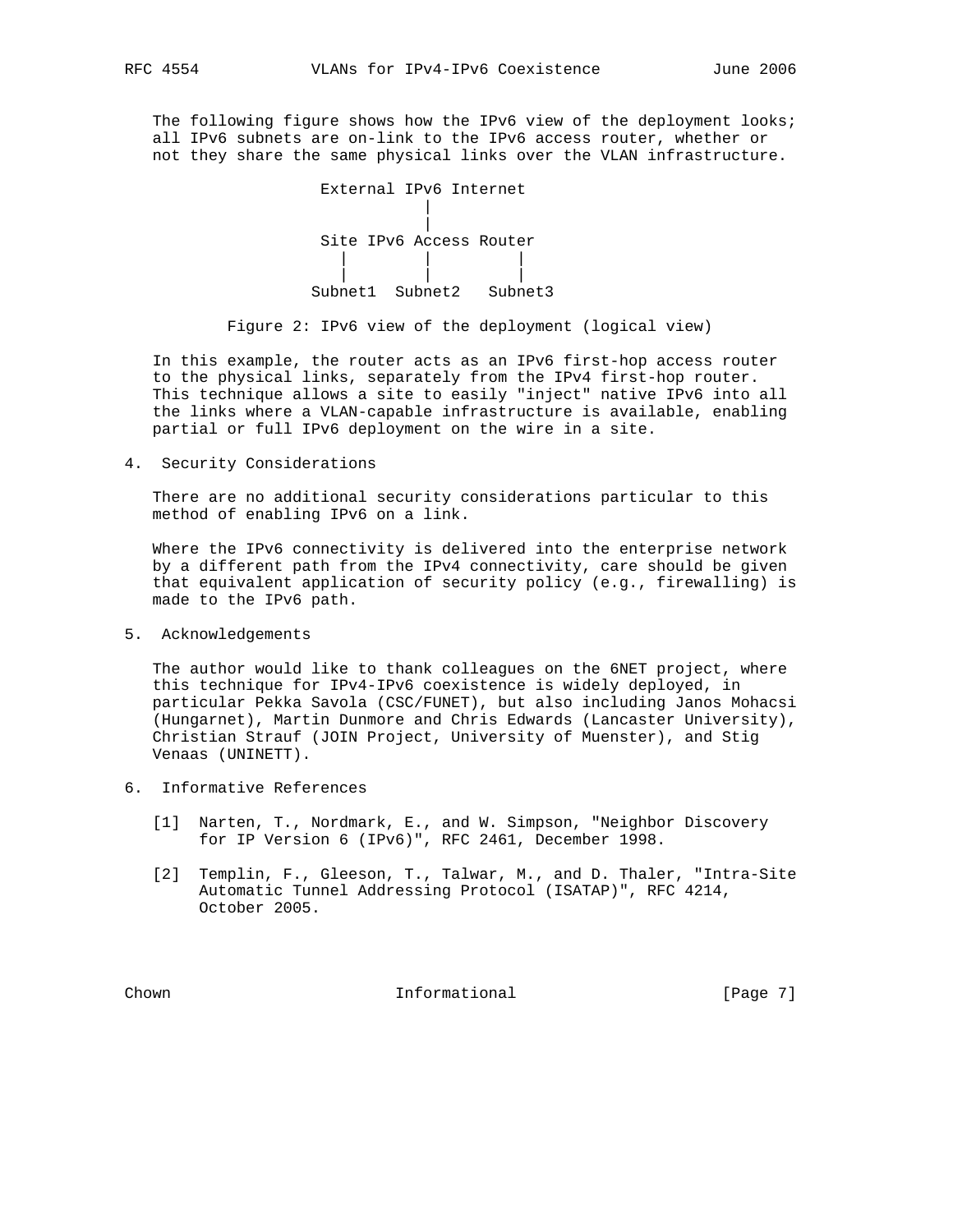# Appendix A. Configuration Example

 This section describes a configuration example for using a computer running the FreeBSD variant of the Berkeley Software Distribution (BSD) operating system as a router to deploy IPv6 networking across a number of IPv6 links on an enterprise (in this case, six links), for a scenario similar to the one described above. Here, the precise configuration may of course vary depending on the existing site VLAN deployment. This section highlights that the VLAN configuration must be manually configured; the support is not "automatic".

 In this example, the configuration is for an IPv6 BSD router connected directly to a site's external IPv6 access router. The BSD router has one interface (dc0) toward the site IPv6 access router, and three interfaces (dc1, dc2, dc3) over which the internal routing is performed (the number of interfaces can be varied; three are used here to distribute the traffic load). The IPv6 documentation prefix (2001:db8::/32) is used in the example.

--- Example IPv6 VLAN configuration, FreeBSD ---

# # To IPv6 enable a vlan # # 1. Add a new vlan device to cloned\_interfaces called vlanX # # 2. Add an ifconfig\_vlanX line, the number is the vlan tag ID # # 3. Add vlanX to ipv6\_network\_interfaces # # 4. Add an ipv6\_ifconfig\_vlanX line, with a new unique prefix # # 5. Add vlanX to rtadvd\_interface # # 6. Add vlanX to ipv6\_router\_flags ### Interfaces ### # Bring physical interfaces up ifconfig\_dc0="up" ifconfig\_dc1="up" ifconfig\_dc2="up" ifconfig\_dc3="up"

Chown **Informational Informational** [Page 8]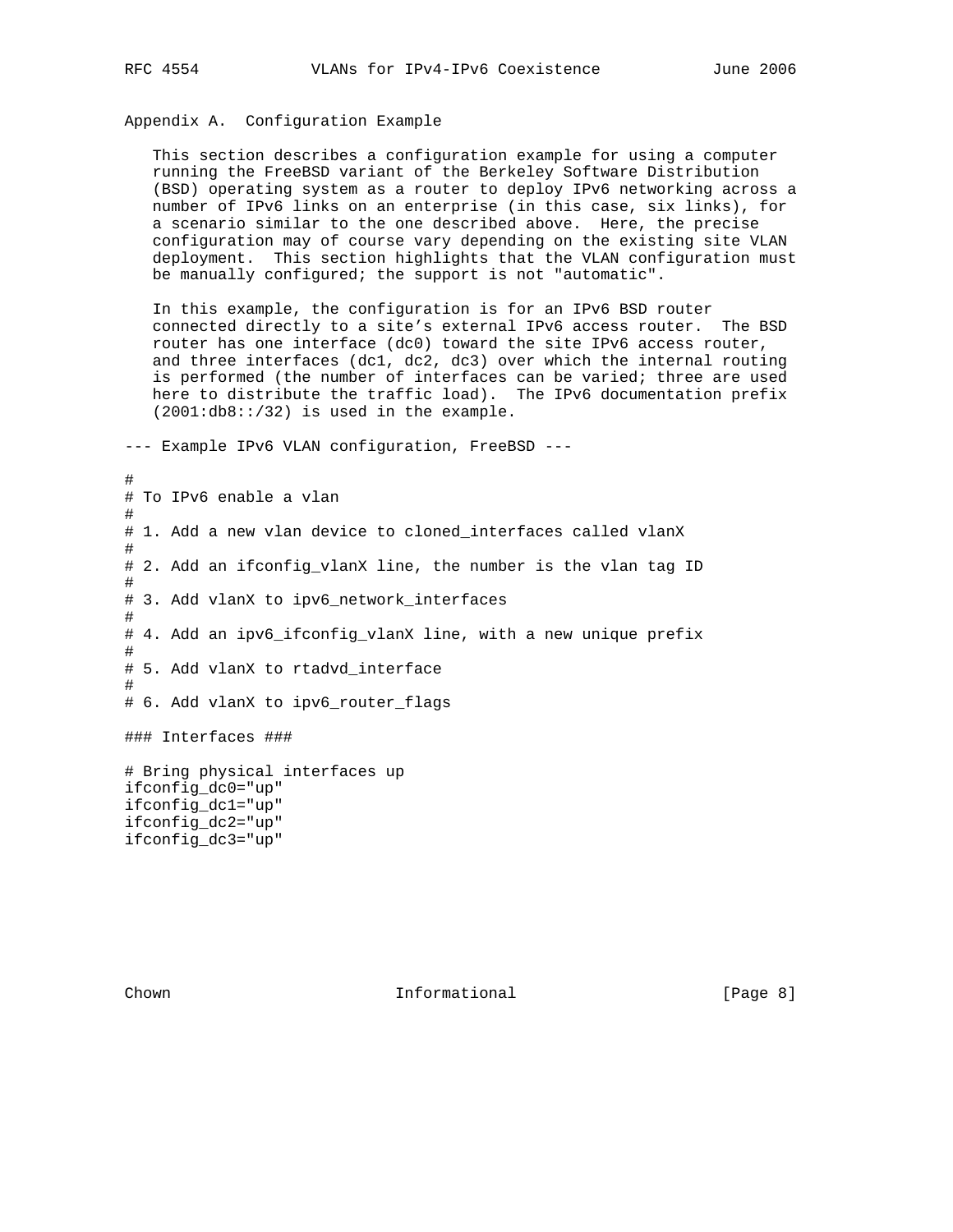```
# Create VLan interfaces
cloned_interfaces="vlan0 vlan1 vlan2 vlan3 vlan4 vlan5 vlan6"
# Upstream link to IPv6 Access Router
ifconfig_vlan0="vlan 37 vlandev dc0"
# Downstream interfaces, load balance over interfaces dc1,dc2,dc3
ifconfig_vlan1="vlan 11 vlandev dc1" # Subnet1
ifconfig_vlan2="vlan 17 vlandev dc2" # Subnet2
ifconfig_vlan3="vlan 24 vlandev dc3" # Subnet3
ifconfig_vlan4="vlan 25 vlandev dc1" # Subnet4
ifconfig_vlan5="vlan 34 vlandev dc2" # Subnet5
ifconfig_vlan6="vlan 14 vlandev dc3" # Subnet6
### IPv6 ###
# Enable ipv6
ipv6_enable="YES"
# Forwarding
ipv6_gateway_enable="YES"
# Define Interfaces
ipv6_network_interfaces="vlan0 vlan1 vlan2 vlan3 vlan4 vlan5 vlan6"
# Define addresses
ipv6_ifconfig_vlan0="2001:db8:d0:101::2 prefixlen 64" # Uplink
ipv6_ifconfig_vlan1="2001:db8:d0:111::1 prefixlen 64" # Subnet1
ipv6_ifconfig_vlan2="2001:db8:d0:112::1 prefixlen 64" # Subnet2
ipv6_ifconfig_vlan3="2001:db8:d0:121::1 prefixlen 64" # Subnet3
ipv6_ifconfig_vlan4="2001:db8:d0:113::1 prefixlen 64" # Subnet4
ipv6_ifconfig_vlan5="2001:db8:d0:114::1 prefixlen 64" # Subnet5
ipv6_ifconfig_vlan6="2001:db8:d0:115::1 prefixlen 64" # Subnet6
# Router advertisements
rtadvd_enable="YES"
rtadvd_interfaces="-s vlan0 vlan1 vlan2 vlan3 vlan4 vlan5 vlan6"
### Routing ###
# Multicast
mroute6d_enable="YES"
mroute6d_program="/sbin/pim6sd"
```
Chown **Informational Informational** [Page 9]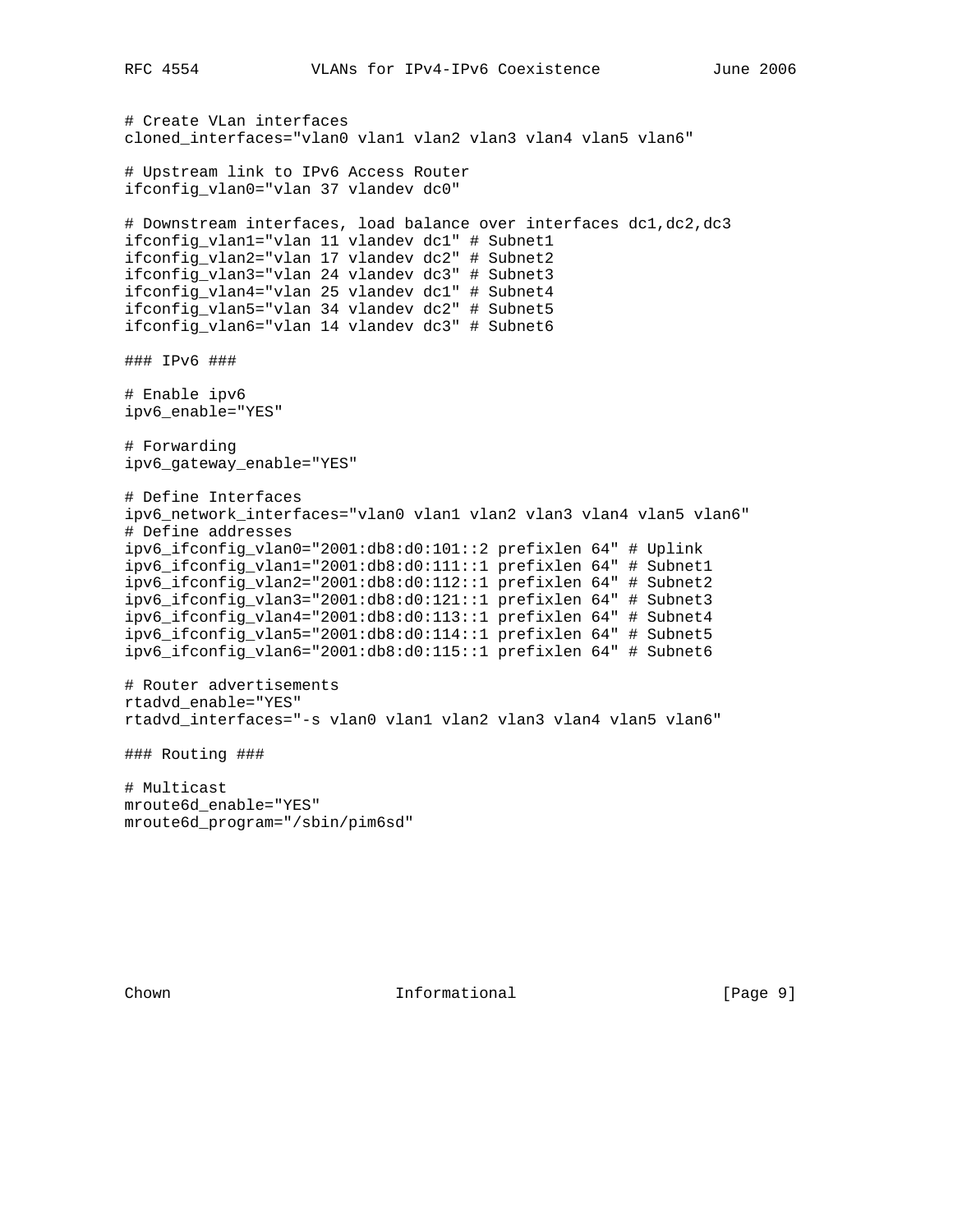# RIP-ng ipv6\_router\_enable="YES" ipv6\_router\_flags="-N dc0,dc1,dc2,dc3, vlan1,vlan2,vlan3, vlan4,vlan5,vlan6"

--- End of configuration ---

 Note that if there was only one internal-facing interface, then again so long as the OS supported VLAN trunking, all the VLAN IDs could be associated to that interface (dc1, for example).

 The VLAN IDs need to be managed by the site administrator, but would probably already be assigned for existing IPv4 subnets (ones into which IPv6 is being introduced).

 For a large enterprise, a combination of internal tunnels and VLAN usage could be used; the whole site need not be enabled by VLAN tagging alone. This choice is one for the site administrator to make.

Author's Address

 Tim Chown University of Southampton Southampton, Hampshire SO17 1BJ United Kingdom

EMail: tjc@ecs.soton.ac.uk

Chown **Informational Informational** [Page 10]